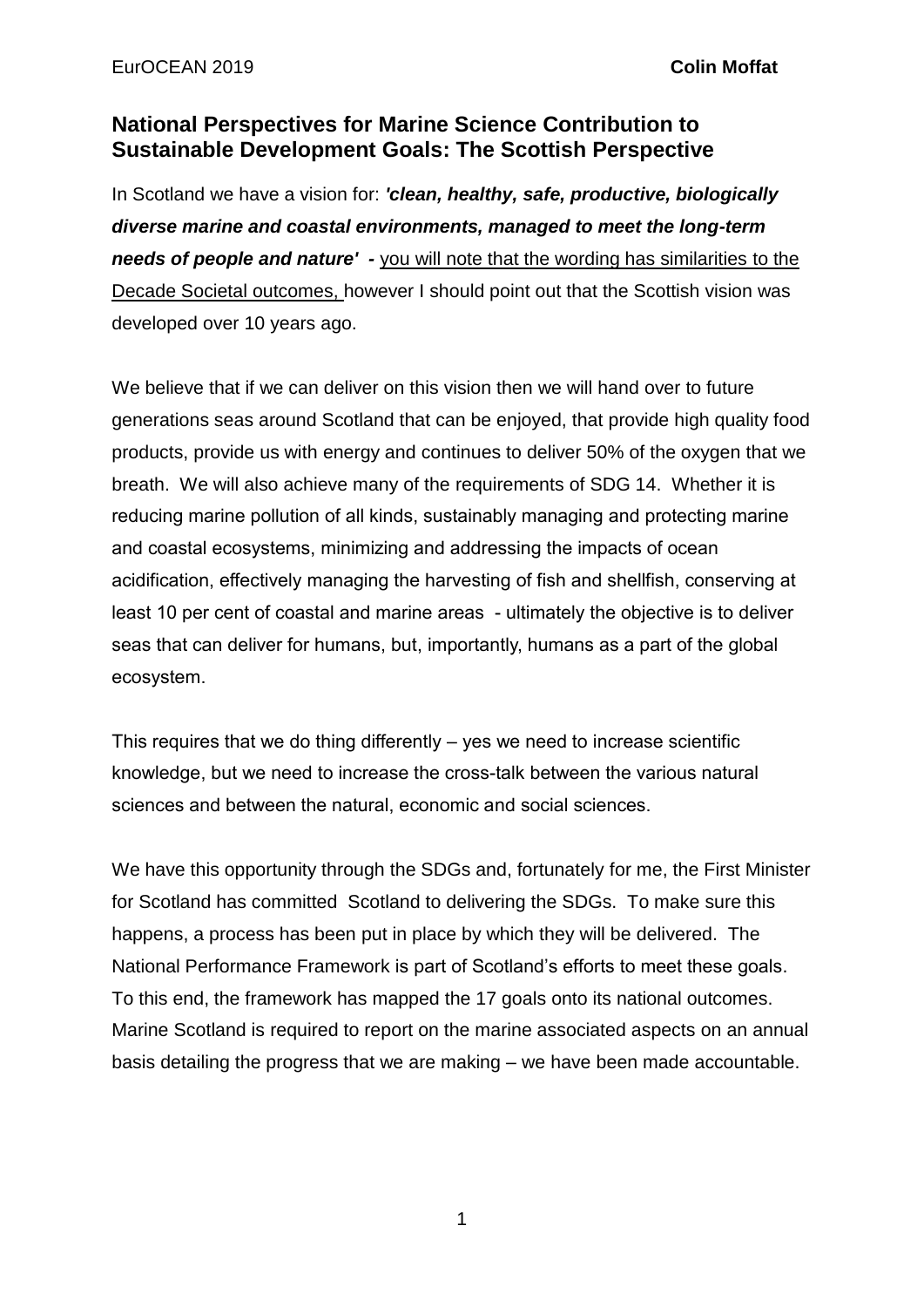We have produced a new indicator for cleanliness - the percentage of biogeographic regions with acceptably low levels of contaminants. Assessed over the last 3 years we stand at 82.5% – and this helps us report on SDG 14.1. We are in the process of producing a new indicator of biodiversity. For fisheries we are using the percentage of fish stocks fished sustainably; in 2015 we were at 46%, but in 2017 we reached 54% - clearly an improving situation.

This information is publicly available on our National Performance Framework website – anybody can see how we are doing and hold us to account.

Very recently, the First Minister of Scotland declared a Global Climate Emergency. This, and the delivery associated with our National Performance Framework, provides me with the levers that I need to undertake the necessary monitoring and research and to encourage our academic community in Scotland to undertake such work ultimately providing the information required to show how legislation is driving the improvement in our seas

Accountability is fundamental, but in addition, there is turning the evidence into effective action. In Scotland we have a National Marine Plan – designed to deliver a marine environment where the impacts of human activities are appropriately managed – remember we cannot manage the environment, we can only manage the human activities impacting on our environment. In preparing the first marine plan we prepared Scotland's Marine Atlas. As we start the process of refreshing Scotland's National Marine Plan, the first step is the production of a robust, sound evidence base. The assessment is being prepared as I speak. It includes:

- 25 Indictors of Clean and Safe seas
- 18 Indictors for healthy and biologically diverse seas and
- 9 Indictors for the physical characteristics and a section on climate change

In addition, however, we have 22 indicators covering productive seas – the value of fishing, aquaculture, marine tourism, renewable energy, water abstraction, fish processing and so the list goes on. We aim to provide a detailed socio-economic

2